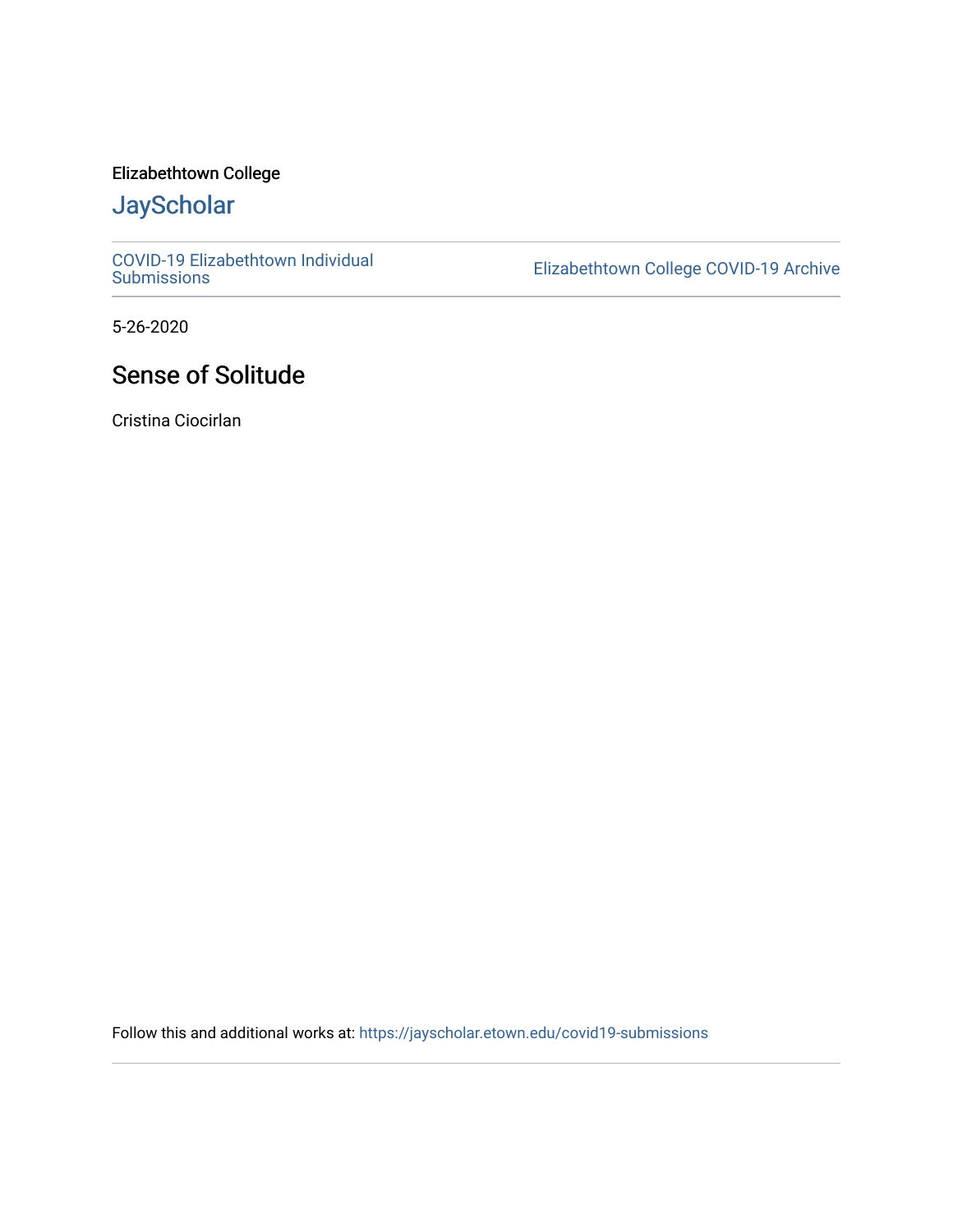#### *"Sense of solitude"* by Cristina Ciocirlan

U.S. Fulbright Scholar Associate Professor of Management and chair **Department of Business**, Elizabethtown College (717) 361 6618[, ciocirlanc@etown.edu](mailto:ciocirlanc@etown.edu)

Submission to the *Creative while Quarantined Contest*

#### Category: *Poetry*

My daughter asks, "what day is today? I'm confused." All days feeling the same, she's lost track. An extrovert, she suffers from too much exposure to solitude. "Teach me how to sew," she says. "I want to modify some clothes. And then let's binge-watch some *Bull,* while eating the brownies we stress-baked today."

Glancing at *Instagram*, my son, mature beyond his age, proclaims, "Do people host parties now? That's stupid! And *who* drinks *Corona* anymore??" An interesting brand question to occupy the mind of a marketer somewhere, in quarantine.

We overindulge on *TikTok* videos of isolated Italians, riding bicycles in tiny apartments, hiding from restless *bambini*, hand-rolling pasta to perfection, singing opera in their balconies, in a harmonic tune of "We're alone together."

Working in a *Zoom* world, sweatpants on the bottom, business casual on top, now that's a combination for *Gucci* to figure out.